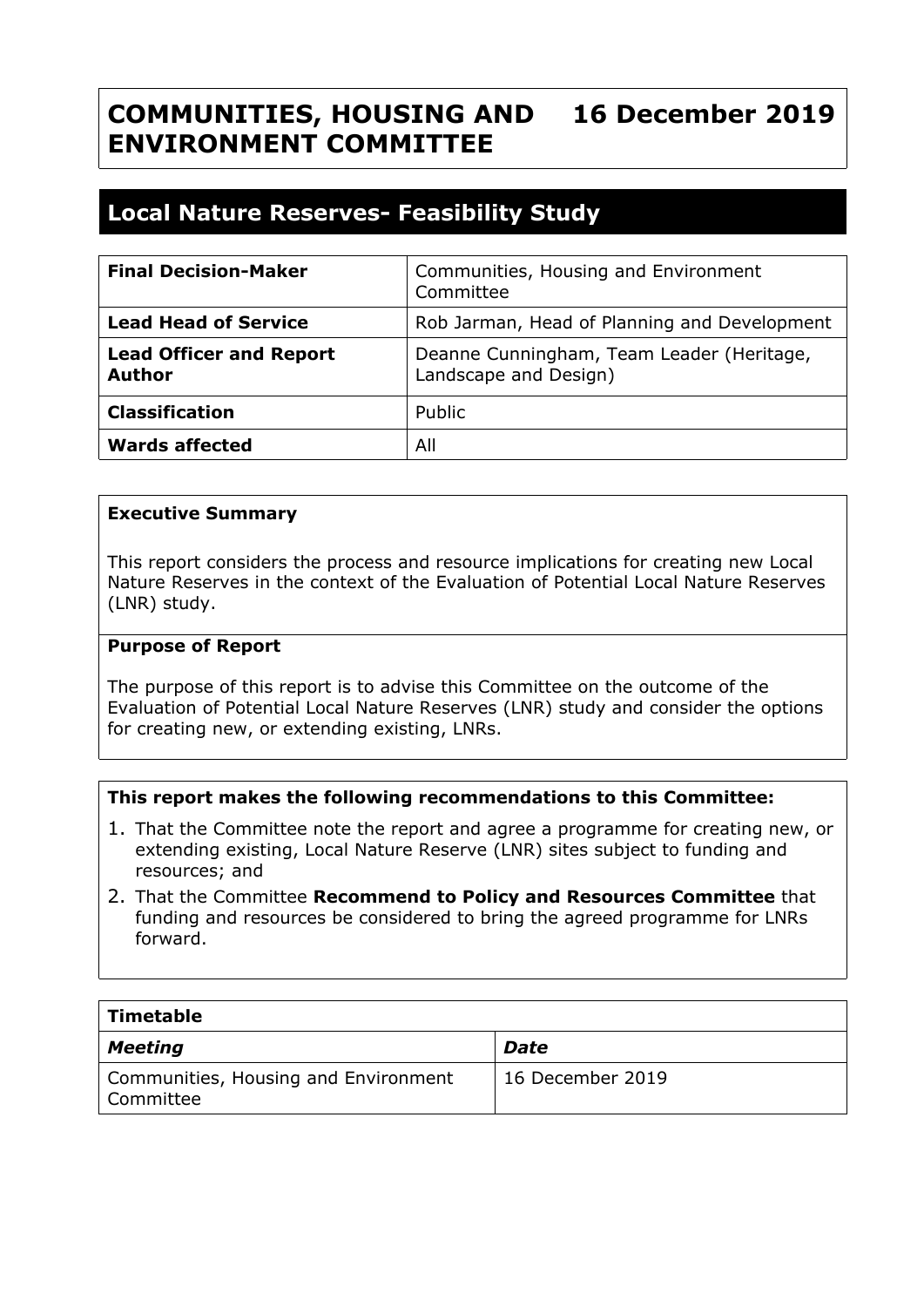# **Local Nature Reserves- Feasibility Study**

# **1. CROSS-CUTTING ISSUES AND IMPLICATIONS**

| <b>Issue</b>                                              | <b>Implications</b>                                                                                                                                                                                                                                                                                                                                                                                                                                                                                                                                     | Sign-off                                    |
|-----------------------------------------------------------|---------------------------------------------------------------------------------------------------------------------------------------------------------------------------------------------------------------------------------------------------------------------------------------------------------------------------------------------------------------------------------------------------------------------------------------------------------------------------------------------------------------------------------------------------------|---------------------------------------------|
| <b>Impact on</b><br><b>Corporate</b><br><b>Priorities</b> | The four Strategic Plan objectives are:<br><b>Embracing Growth and Enabling</b><br>Infrastructure<br>Safe, Clean and Green<br>٠<br><b>Homes and Communities</b><br>A Thriving Place<br>The recommendations will support the Council's<br>achievement of its aims of 'safe, clean and<br>green'.                                                                                                                                                                                                                                                         | Head of<br>Planning and<br>Development      |
| <b>Cross</b><br><b>Cutting</b><br><b>Objectives</b>       | The four cross-cutting objectives are:<br>Heritage is Respected<br>$\bullet$<br>Health Inequalities are Addressed and<br>$\bullet$<br>Reduced<br>Deprivation and Social Mobility is<br>Improved<br><b>Biodiversity and Environmental</b><br>Sustainability is respected<br>The report recommendations support the<br>achievement of the cross cutting objective:<br>respecting biodiversity and environmental<br>sustainability by adding a level of designation<br>and providing recognition for areas of land<br>which fulfil the criteria for a LNR. | Head of<br>Planning and<br>Development      |
| <b>Risk</b><br><b>Management</b>                          | Refer to the risk section of the report.                                                                                                                                                                                                                                                                                                                                                                                                                                                                                                                | Head of<br>Planning and<br>Development      |
| <b>Financial</b>                                          | Accepting the recommendations will demand<br>new spending as set out in section 2, amounting<br>to a one-off spend of around £8,000 per site<br>and ongoing funding for staffing resources as<br>set out in paragraph 2.6No funding has been<br>identified at this stage. Any proposal for new                                                                                                                                                                                                                                                          | Section 151<br>Officer &<br>Finance<br>Team |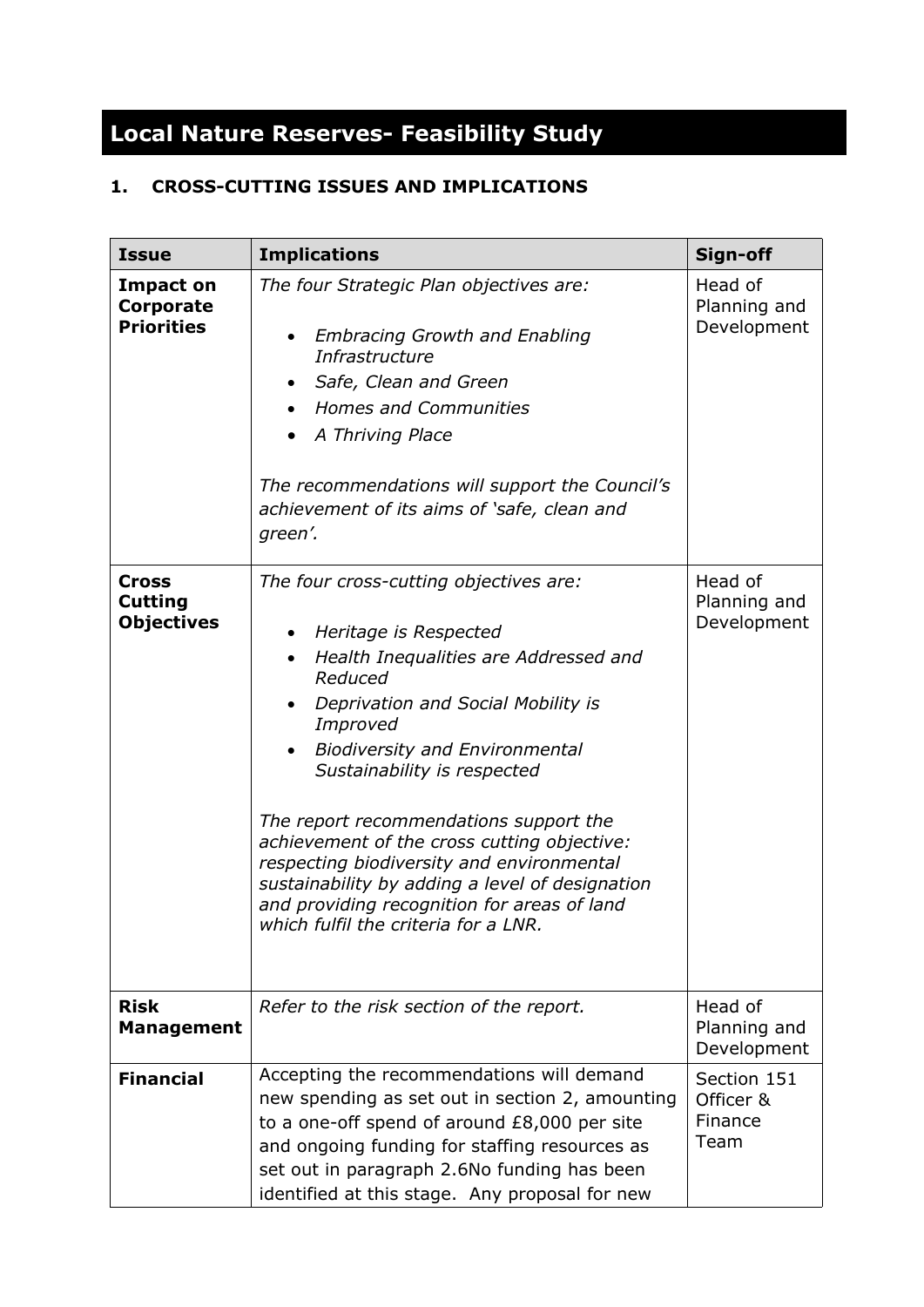|                                                        | funding would have to be considered by this<br>Committee and then Policy and Resources<br>Committee as part of the annual budget<br>process.                                                                                                                                                                                                                                                                                                   |                                                          |
|--------------------------------------------------------|------------------------------------------------------------------------------------------------------------------------------------------------------------------------------------------------------------------------------------------------------------------------------------------------------------------------------------------------------------------------------------------------------------------------------------------------|----------------------------------------------------------|
| <b>Staffing</b>                                        | There will be staffing implications and these are<br>set out in section 2.                                                                                                                                                                                                                                                                                                                                                                     | Head of<br>Planning and<br>Development                   |
| Legal                                                  | Relevant statutory provisions and requirements<br>are set out in the body of the report. The<br>purpose of the Communities, Housing and<br>Environment Committee is to take the lead in<br>ensuring the Council delivers it strategic<br>objectives with regard to parks, green spaces<br>and biodiversity. As such it is for the<br>Communities, Housing and Environment<br>Committee to note the report and consider the<br>recommendations. | Team Leader<br>(Corporate<br>Governance),<br><b>MKLS</b> |
| <b>Privacy and</b><br><b>Data</b><br><b>Protection</b> | Accepting the recommendations will increase<br>the volume of data held by the Council. We will<br>hold that data in line with our retention<br>schedules.                                                                                                                                                                                                                                                                                      | Policy and<br>Information<br>Team                        |
| <b>Equalities</b>                                      | The recommendations do not propose a change<br>in service therefore will not require an equalities<br>impact assessment.                                                                                                                                                                                                                                                                                                                       | <b>Equalities</b><br>and<br>Corporate<br>Policy Officer  |
| <b>Public</b><br><b>Health</b>                         | We recognise that the recommendations will<br>have a positive impact on population health or<br>that of individuals.                                                                                                                                                                                                                                                                                                                           | <b>Public Health</b><br>Officer                          |
| <b>Crime and</b><br><b>Disorder</b>                    | If new LNRs are declared and byelaws put in<br>place there are likely to be resource implications<br>in enforcing the byelaws as set out at paragraph<br>2.8.                                                                                                                                                                                                                                                                                  | Head of<br>Planning and<br>Development                   |
| <b>Procurement</b>                                     | On accepting the recommendations, the Council<br>will then follow procurement exercises for<br>completion of management plans where<br>necessary. We will complete those exercises in<br>line with financial procedure rules.                                                                                                                                                                                                                  | [Head of<br>Service &<br>Section 151<br>Officer]         |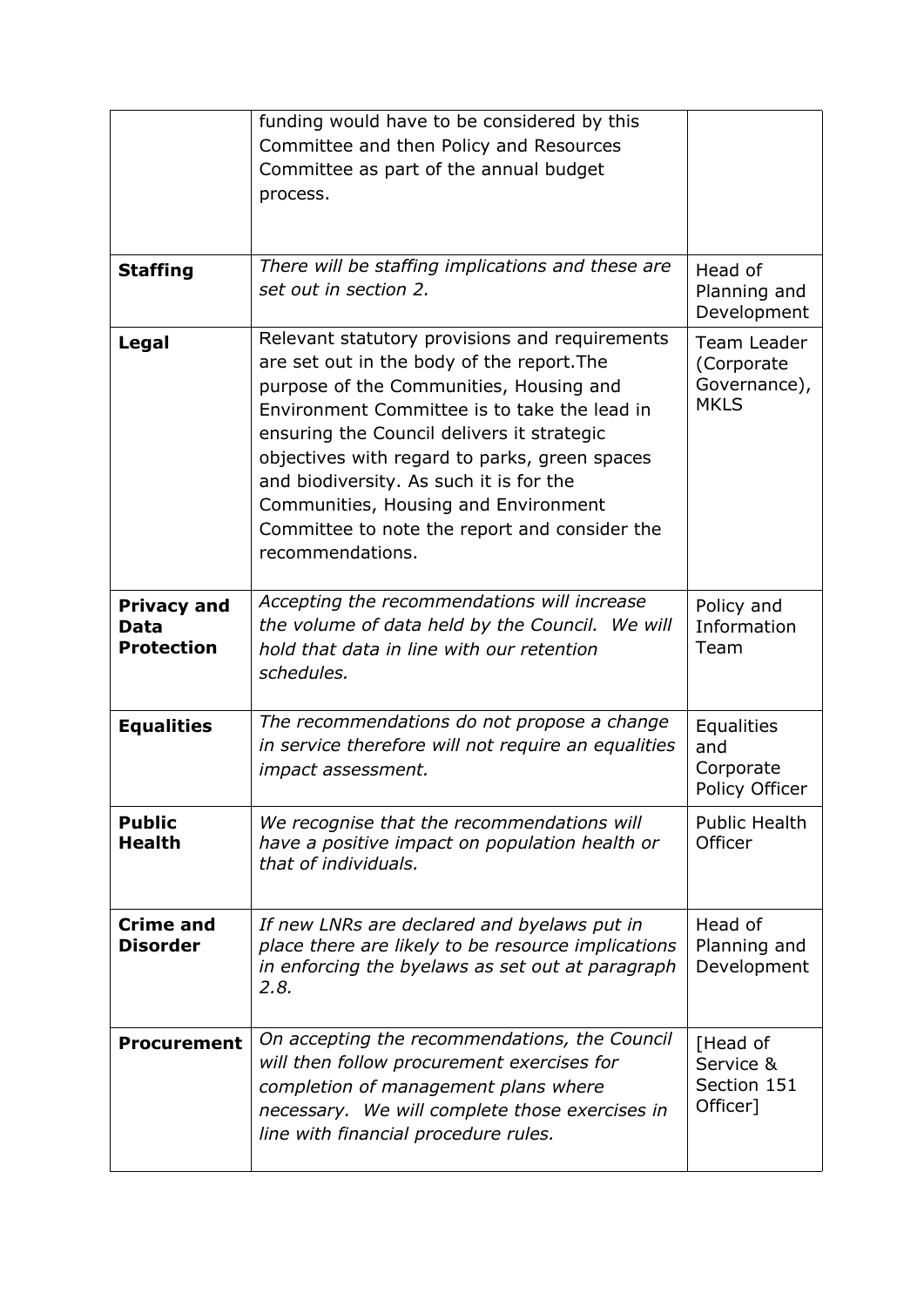## **2. INTRODUCTION AND BACKGROUND**

- 2.1 LNRs are a statutory designation made under Section 21 of the National Parks and Access to the Countryside Act 1949 by principal local authorities. They are places with wildlife or geological features that are of special interest locally and are a natural resource which makes an important contribution to England's biodiversity.
- 2.2 There are currently three formally adopted LNRs in the borough: Vinters Valley Park (declared 1 April 1993), Boxley Warren (declared 27 April 2005) and River Len (declared 29 October 2014).
- 2.3 On 30 October 2018 Heritage, Culture and Leisure Committee considered a report scoping the requirements for making new LNRs and setting out a list of sites identified in a Member survey sent to all ward Members on 10 September 2018. At this meeting Committee resolved that a more detailed evaluation and feasibility assessment of LNR sites be carried out.
- 2.4 The report, entitled 'Evaluation of Potential Local Nature Reserves Study', has been completed. The main report is attached at **Appendix 1** to this report and the supporting document, sites evaluation, is attached at **Appendix 2**.
- 2.5 The implications for creating LNRs are outlined below:
	- 1. A legal agreement with the land owner to be secured if not a Councilowned site
	- 2. Management plan to be reviewed or drafted and approved by the Council.
	- 3. Council to authorise declaration to make a LNR.
	- 4. Draft documents submitted to Natural England with consultation
	- 5. Representations considered and Council to make final declaration of LNR
	- 6. Declaration to be sent to Natural England. LNR announced in local paper and copy of documents to be made available for public inspection and site added to website.
	- 7. LNR officially opened.
	- 8. For third party owned sites with existing community groups in place, Management Committee to be set up and maintained. For Council sites with no existing Friends group, engagement with the community will be needed, potentially through the formation of a Friends group, plus a Management Committee.
	- 9. If required, byelaws to be drafted and formally approved by the Secretary of State. Council officers will be responsible for enforcement.
- 2.6 A legal agreement is estimated to cost £500 upwards, subject to the complexity of the case and a new management plan around £6000, depending on the size of the site. The endorsement and declaration process will take approximately 22 officer hours. Announcements and opening a new LNR will be in the region of £250. Setting up a Management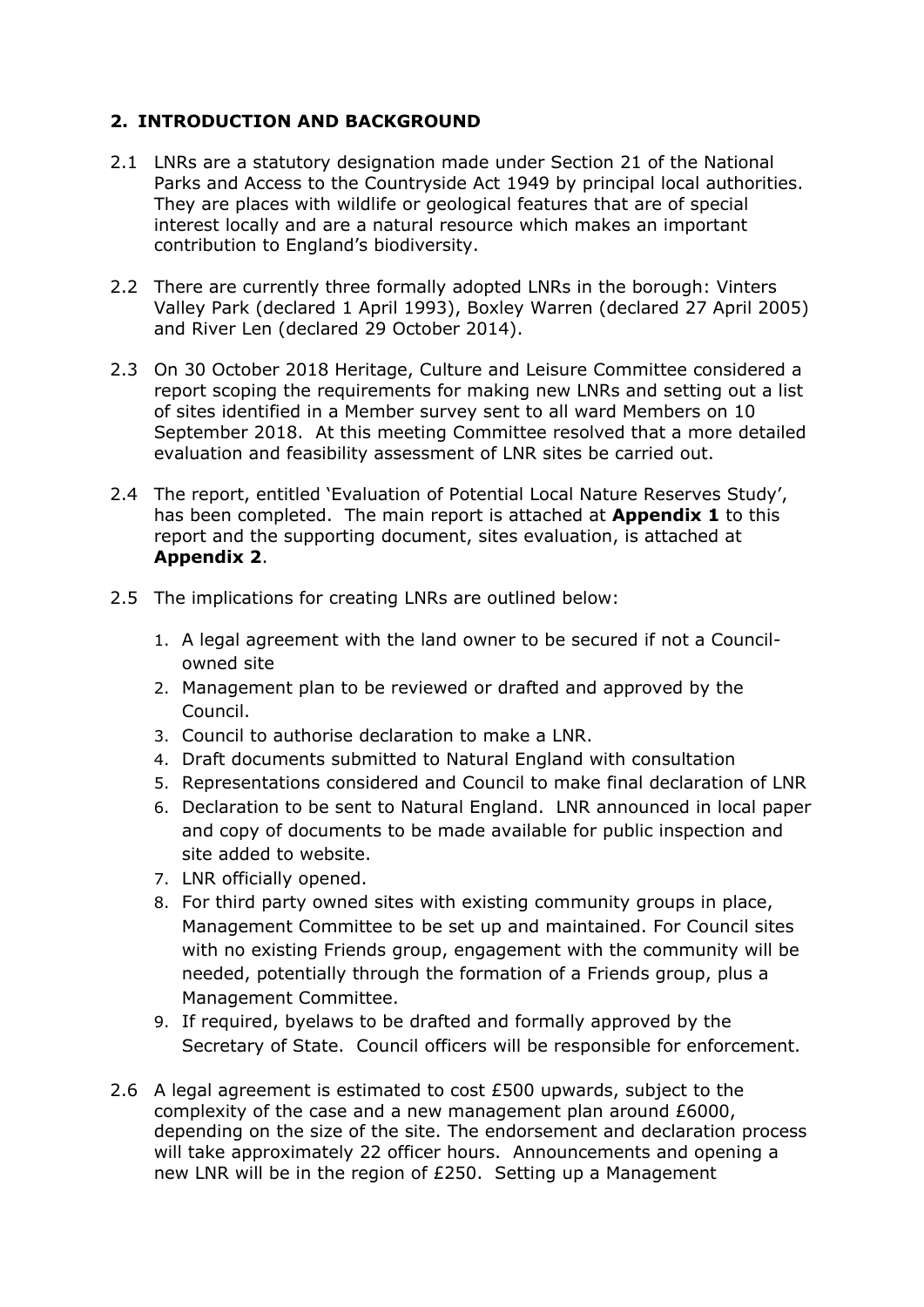Committee and ongoing support is estimated to be equivalent to 16 hours per year of officer time.

- 2.7 The above costs do not include implementation of the management plan which it is assumed will be able to be grant funded and implemented by volunteer groups.
- 2.8 Additionally, the cost of putting byelaws in place is estimated to be in the region of £750. Ongoing enforcement will fall to one of the Council's enforcement teams and will involve supplying evidence of any alleged breaches to Legal Services. Such cases would be dealt with by the Magistrates Court by way of summary conviction, usually resulting in a monetary fine if the offender is found guilty.
- 2.9 Historically, the declaration of new LNRs has been a responsibility of the Parks and Open Spaces Manager for Council-owned sites and the Team Leader for Heritage, Landscape and Design for sites on private land. It is not proposed to change this accountability.

## **3. AVAILABLE OPTIONS**

- 3.1 If Members decide not to progress a programme for LNR sites it means that sites which fulfil the criteria for an LNR, identified as a natural resource with wildlife or geological features of special local interest and making an important contribution to biodiversity are not formally recognised and, on private sites, their long term prospects are not assured.
- 3.2 That Committee agrees the proposed priority list for progressing LNR sites so that they can then start being brought forward as funding allows. The proposed list as outlined in the Evaluation of Local Nature Reserves report is as follows:

Fant Wildlife Area Hayle Park Nature Reserve Cuckoo Wood Mote Park Wimpey Field Allington Millenium Green High Level Bridge Weavering Heath

- 3.3 That Committee approves the Fant Wildlife Area as a LNR so the declaration process can be progressed as soon as resources are identified. This is the only site which has no constraints to address and could be designated immediately, with the fewest resource implications.
- 3.4 Where new, or revisions to existing, management plans for council-owned sites with the potential to be declared LNRs are being commissioned they should meet the objectives for the creation of LNRs. The sites in question are:

Weavering Heath- LNR appropriate management plan in progress River Len Reserve, Downswood (Spot Lane Nature Area) Senacre Wood Bell Lane Nature Area